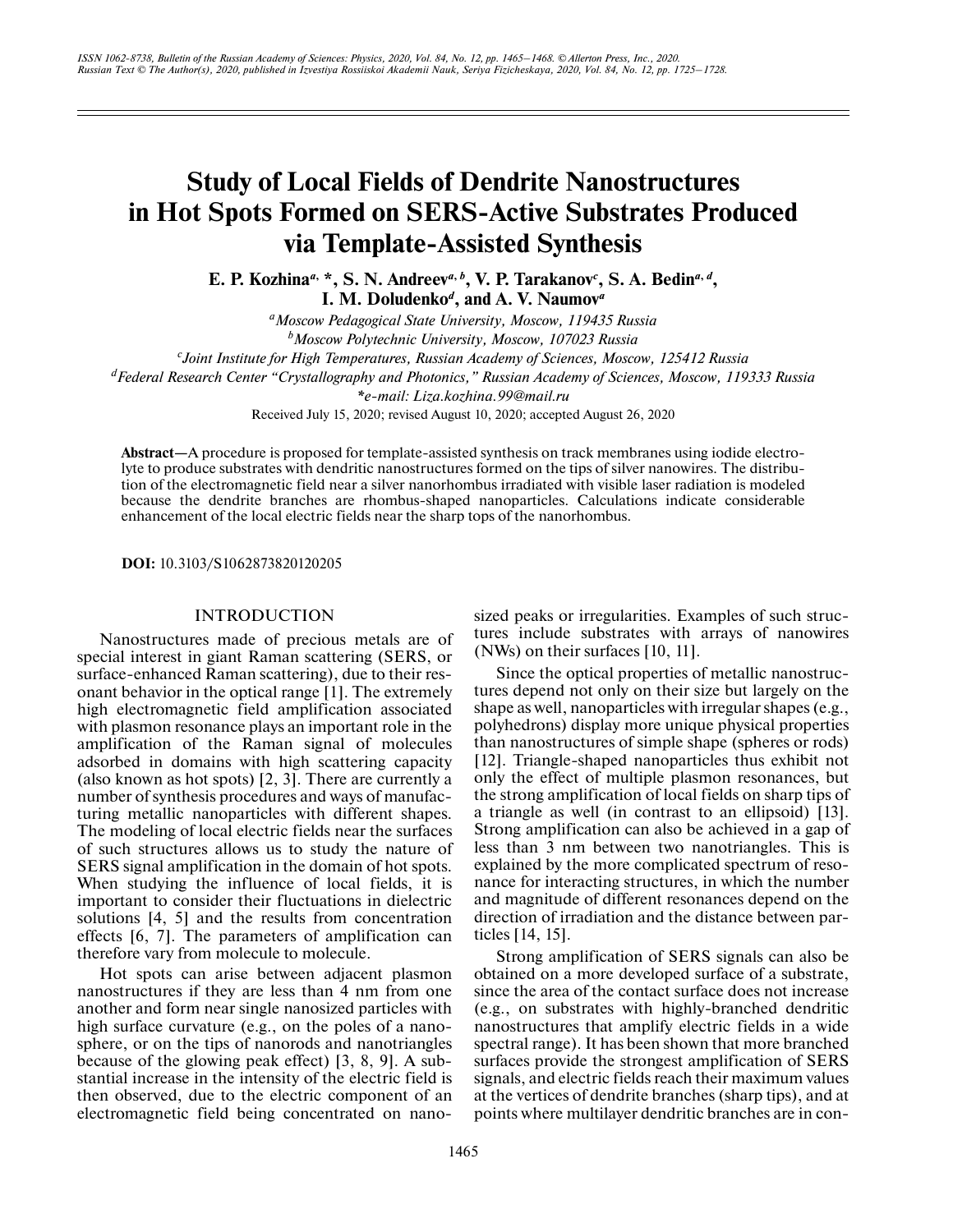

**Fig. 1.** (a) Image of a dendrite nanostructure with branches, obtained on a raster electronic microscope. (b) Distribution of the coefficient of amplification  $(E/E_0)$  of an electric field near a nanorhombus.

tact with one another [16, 17]. Compared to simple irregular silver substrates, dendritic nanostructures made of silver have a great many hot spots, ensuring strong amplification of SERS signals. Such structures can be produced via galvanic displacement [18], along with the simpler and cheaper technique of electrochemical deposition in power of a porous aluminum oxide [19–21].

In this work, we propose manufacturing substrates with dendritic nanostructures formed on the vertices of silver NWs via template synthesis with iodide-containing electrolyte on tracking membranes (TMs). The advantage of using TM is that we can vary the diameter of pores and, in contrast to porous aluminum oxide, TMs do not have a high density of pores; as a result, dendritic nanostructures do not form layers on one another, preserving the unique pattern of hot spots on a surface. This allows optimization of the density of pores in order to form more hot spots. Since branches of dendrites are rhombus-shaped nanoparticles, we modeled the distribution of an electromagnetic field near a silver nanorhombus irradiated with a laser in the visible range. Calculations indicate local amplification of electric fields near the vertices of the nanorhombus.

## EXPERIMENTAL

Substrates with dendritic nanostructures formed on the vertices of silver NWs were prepared via pattern synthesis. A polymer TM 12 μm thick with a pore diameter of 100 nm and a surface pore density of 108 cm−2 was used as a synthesis template. Pores in the TM were filled with silver [22].

Iodide-containing silvering electrolyte (metallic silver,  $15-20$  g/L; potassium iodide,  $230-300$  g/L [23, 24]) was used in this work. Deposition was done at room temperature with a constant current density of 80 to 250 mA/cm2 through the pores of the TM. By varying the period of deposition from 10 to 100 s, we achieved complete filling of pores in the polymer template with metal emerging on its surface in the form of dendritic structures (Fig. 1a). When electrochemical deposition was complete, the polymer matrix was removed by dissolving it in a concentrated alkali solution (25% NaOH).

The amplification of local electromagnetic fields near nanorhombus was modeled mathematically using the fully electromagnetic KARAT code [25] in planar geometry (*Х*, *Z*). The domain of calculation was a square 400 by 400 nm in size. In the center of the square, there was a silver nanoparticle in the form of a rhombus with large diagonal of 100 nm along *X* axis, and a small diagonal of variable length (10 to 100 nm) along the *Z* axis.

We used a Drude model with parameters for silver [26] to describe the electromagnetic properties of a nanoparticle: plasma frequency, 8.78 eV; constant of attenuation, 0.02 eV. Laser irradiation with flat polarization (*Ex*, *By*) and a wavelength of 785 nm propagated in the positive direction of the *Z* axis and interacted with the nanorhombus, resulting in a local change in the electromagnetic field of incident radiation in the domains near its vertices. As an example, Fig. 1b shows the distribution of the coefficient of electric field amplification  $(E/E_0)$  near a nanorhombus of 100 by 50 nm, where  $E_0$  is the amplitude of the electric field of incident radiation. It can be seen in Fig. 1b that there was considerable amplification on the acute vertices of the rhombus, while it attenuated on obtuse vertices. Figure 2a shows the dependence of the coefficient of electric field amplification  $(E/E_0)$  at points on the continuation of the rhombus's diagonals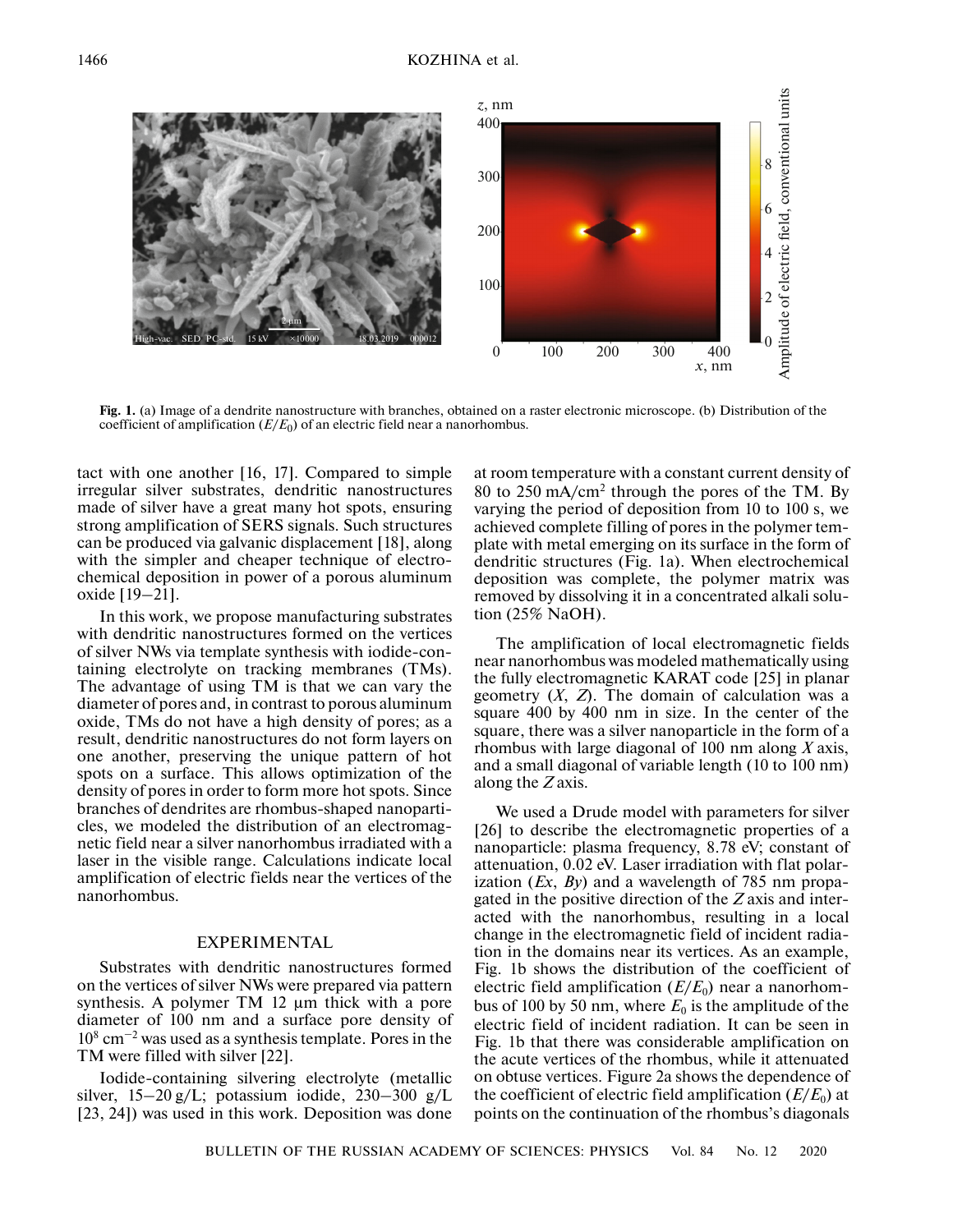

**Fig. 2.** (a) Dependence of the coefficient of the amplification of an electric field on the aspect ratio of the diagonals of a nanorhombus in spots near a vertex with an acute angle and one with an obtuse angle. (b) Dependence  $E/E_0$  on the angle of rotation of the large diagonal of a nanorhombus with respect to the vector of the electric field of the incident radiation.

at a distance of 2 nm from its vertices on the aspect ratio of its diagonals (*d*).

When  $d > 3$ , we observe a general tendency of both vertices: the higher the aspect ratio, the stronger the field amplification. There is a local maximum  $(E/E_0)$ when  $1 \le d \le 3$ , but it is much lower when  $d = 2$  than the coefficient of amplification when  $d > 4$ . Near the vertex of the rhombus with an acute angle,  $E/E_0$  thus reaches a value of 14 when  $d = 10$ . As noted above, there is virtually no amplification of the field near the vertex of the rhombus with an obtuse angle, and  $E/E_0$ is greater than 1 only when  $d > 8$ .

Both the aspect ratio of the rhombus's diagonals and its dislocation with respect to incident radiation are important parameters for the local amplification of the electric field. Silver nanoparticles were modeled in the form of a rhombus with large diagonal of 100 nm and small diagonal of 20 nm. The coefficient of amplification was determined for a point at a distance of 2 nm from a vertex with an acute angle on the continuation of the rhombus's large diagonal. Figure 2b shows the dependence of  $E/E_0$  on the angle of rotation of the rhombus's large diagonal with respect to the vector of the electric field of the incident radiation. It can be seen that the field amplification is maximal if the large diagonal is parallel to the vector of electric field *E*, but the coefficient of amplification tends toward zero if the large diagonal is perpendicular to field vector *E*.

We obtained metallic substrates made of silver with dendrites on their surfaces in the form of nanorhombi. Interaction between a nanorhombus and laser radiation of the visible spectrum in planar geometry was modeled, and the local distribution of electric fields near the vertices of the nanorhombus was studied using the KARAT fully electromagnetic 3D code. We found there was strong amplification of electric field on acute vertices, while it was attenuated on obtuse ones. We obtained the dependence of the coefficient of electric field amplification on aspect ratio *d* of the diagonals of a rhombus, and showed in particular that when  $d > 3$ , the coefficient of field amplification grows along with the aspect ratio. The coefficient of field amplification also depends on the orientation of the nanorhombus with respect to the direction of the intensity of the electric field of the incident radiation: if the large diagonal of the rhombus is parallel to the vector of the electric field's intensity, the amplification of local electric field will be maximal. The maximum efficiency of the local amplification of the field will thus be displayed by the rhombus-shaped edges of dendrites with acute angles oriented in parallel to the electric component of the incident laser radiation.

#### ACKNOWLEDGMENTS

The measurements were made using equipment at the shared resource center of the Russian Academy of Sciences' Center "Crystallography and Photonics."

#### FUNDING

This work was performed as part of a State Task for Moscow State Pedagogical University on the topic "Physics of Nanostructured Materials: Fundamental Research and Applications in Materials Science, Nanotechnology, and Photonics."

### REFERENCES

- 1. Radziuk, D. and Moehwalda, H., *Phys. Chem. Chem. Phys.*, 2010, vol. 17, p. 21072.
- 2. Etchegoina, P.G. and Le Ru, E.C., *Phys. Chem. Chem. Phys.*, 2008, vol. 10, p. 6079.
- 3. Kuttner, C., Plasmonics in sensing: From colorimetry to SERS analytics, in *Plasmonics*, Gric, T., Ed., IntechOpen, 2018.